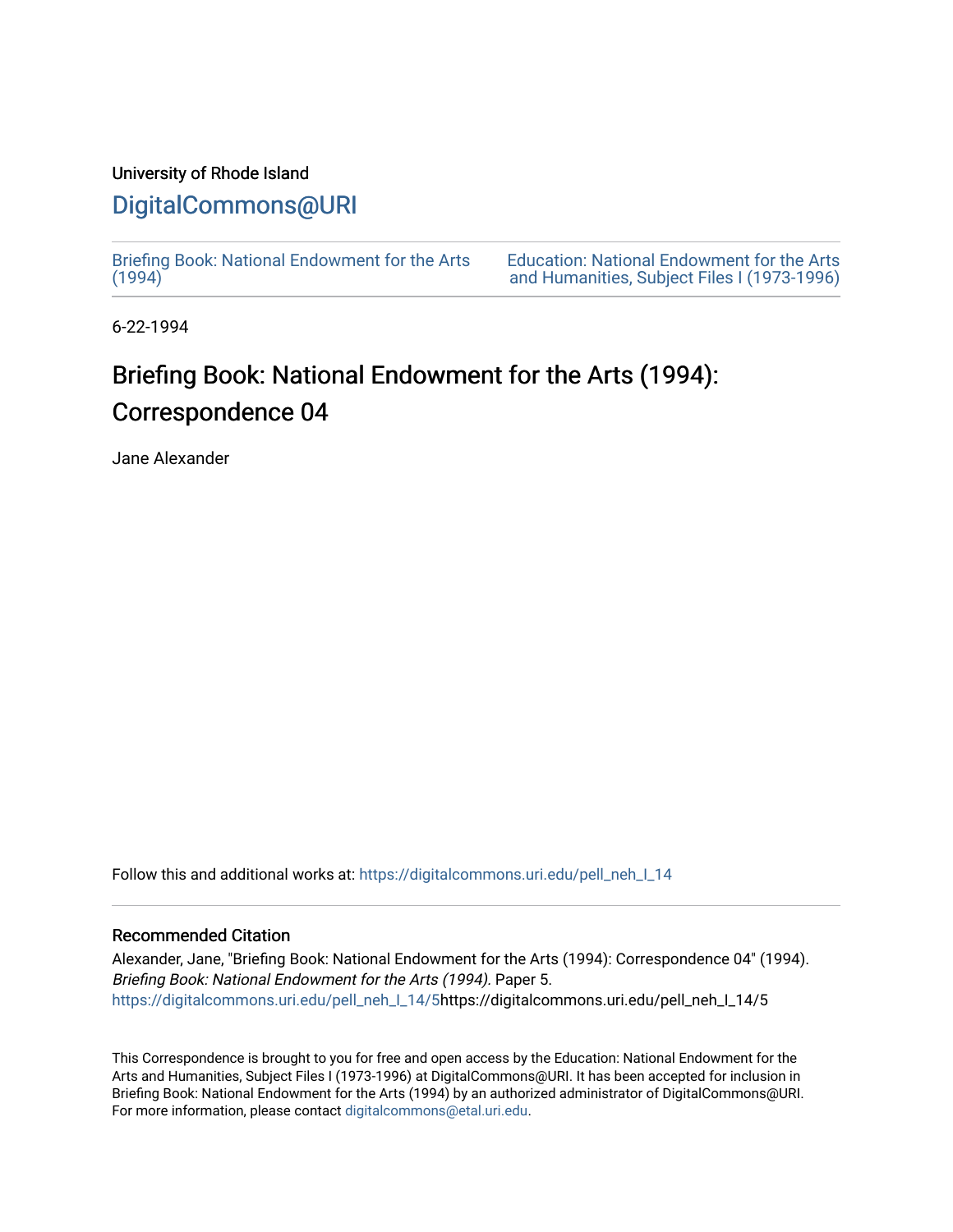$\sim$   $-$ 

| NATIONAL                                                            |                                                                                                                                                                                                                                       |
|---------------------------------------------------------------------|---------------------------------------------------------------------------------------------------------------------------------------------------------------------------------------------------------------------------------------|
| <b>ENDOWMENT</b>                                                    |                                                                                                                                                                                                                                       |
| FOR THE                                                             |                                                                                                                                                                                                                                       |
| A R T S                                                             | June 22, 1994                                                                                                                                                                                                                         |
|                                                                     | The Honorable Robert C. Byrd                                                                                                                                                                                                          |
|                                                                     | Chairman                                                                                                                                                                                                                              |
|                                                                     | Committee on Appropriations<br><b>United States Senate</b>                                                                                                                                                                            |
| The Federal agency                                                  | Washington, D.C. 20510                                                                                                                                                                                                                |
| that supports the                                                   |                                                                                                                                                                                                                                       |
| visual, literary and<br>performing arts to<br>benefit all Americans | Dear Mr. Chairman:                                                                                                                                                                                                                    |
|                                                                     | Thank you for your recent letter in which you indicated your concerns about the                                                                                                                                                       |
| Office of the                                                       | March 5, 1994 performance of Mr. Ron Athey at the Walker Art Center in                                                                                                                                                                |
| Chairman                                                            | Minneapolis. I appreciate having the opportunity to respond further on this matter.                                                                                                                                                   |
|                                                                     | I want to assure you in the strongest terms possible that protection of public health                                                                                                                                                 |
| Arts in Education                                                   | and safety are of paramount concern to the National Endowment for the Arts. Section<br>954 (m)(2) of the National Foundation on the Arts and the Humanities Act of 1965, as                                                           |
| Challenge &<br>Advancement                                          | amended, states in part:                                                                                                                                                                                                              |
| Далсе                                                               | "no part of any project or production which is financed in whole or in                                                                                                                                                                |
| Design Arts                                                         | part under this section will be performed or engaged in working                                                                                                                                                                       |
| <b>Expansion Arts</b>                                               | conditions which are unsanitary or hazardous or dangerous to the health<br>and safety to the employees engaged in such project or production."                                                                                        |
| <b>Folk Arts</b>                                                    |                                                                                                                                                                                                                                       |
|                                                                     | All Endowment grantees are required to sign a statement of compliance with the above                                                                                                                                                  |
| International                                                       | section. As Chairman, I am committed to enforcing the statute, and to insuring that                                                                                                                                                   |
| Literature                                                          | no member of the public is ever endangered by an Endowment assisted project.                                                                                                                                                          |
| Locals                                                              | With respect to the March 5 performance of Mr. Athey, these are the facts. Mr. Athey                                                                                                                                                  |
| Media Arts                                                          | is HIV positive. Prior to his performance, the Walker Art Center took appropriate                                                                                                                                                     |
| Museum                                                              | safety precautions as developed by the U.S. Centers for Disease Control and provided<br>to the Walker by the Minnesota AIDS project. The Minnesota Department of Health                                                               |
| Music                                                               | concurred with the appropriateness of these safety precautions in a public statement.                                                                                                                                                 |
| Opera/Musical<br>Theater                                            | Suggestions that the audience, performers or crew backstage were at risk are simply<br>untrue. As I am sure you are aware, there is still a considerable amount of                                                                    |
| Presenting &<br>Commissioning                                       | misunderstanding among the general public about the medically known facts of HIV<br>transmission.                                                                                                                                     |
| State & Regional                                                    | With respect to the Athey performance itself, his work is a study exploring modern                                                                                                                                                    |
| Theater                                                             | day martyrdom as it relates to AIDS. It is a very disturbing but important                                                                                                                                                            |
| Visual Arts                                                         | contemporary subject. Unfortunately, much of what was written in the media<br>about the performance was exaggerated, and those exaggerations are now being<br>repeated by direct mail organizations for their own political purposes. |
|                                                                     |                                                                                                                                                                                                                                       |

 $\ddot{\phantom{a}}$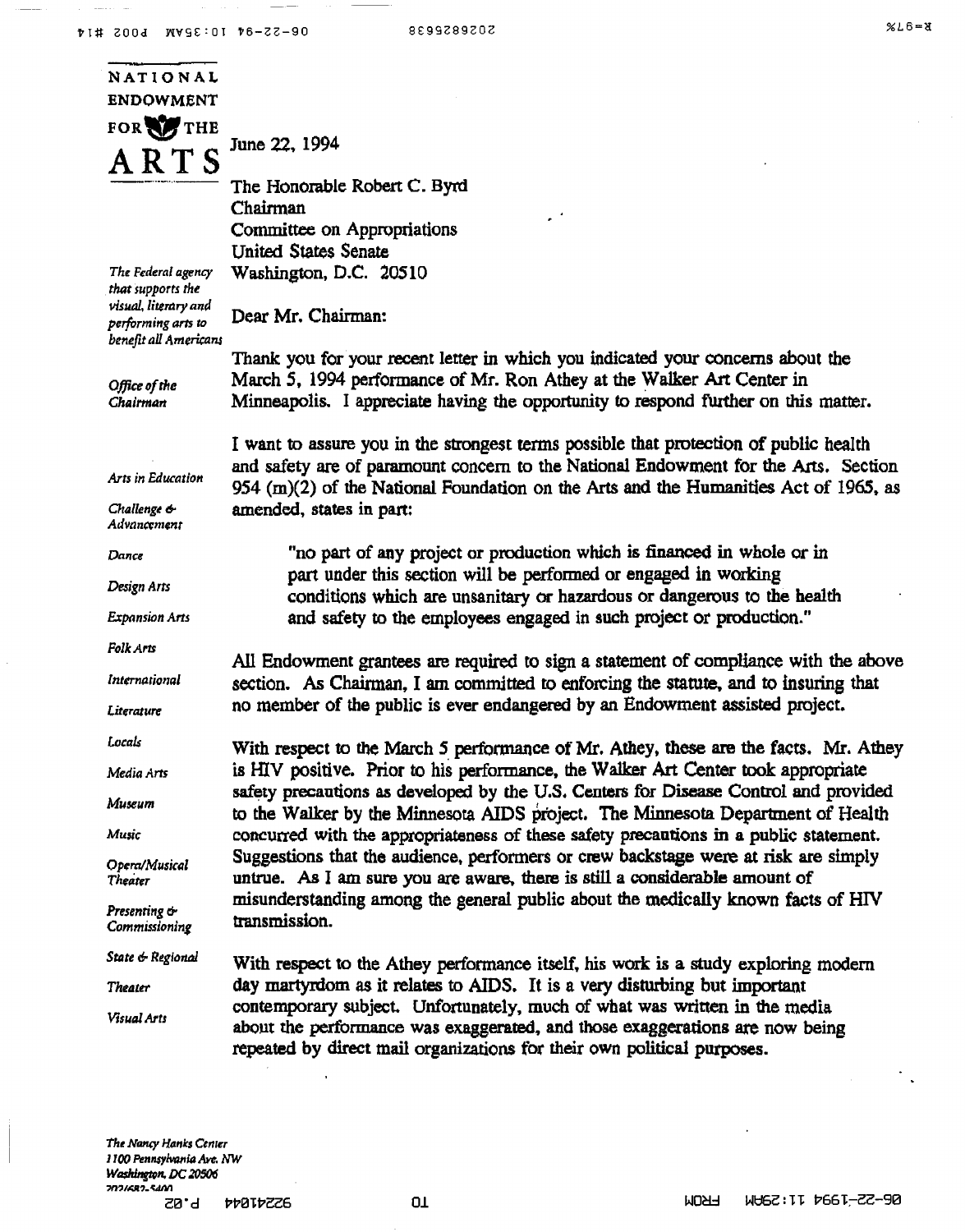$X = 88$ 

The Honorable Robert C. Byrd Page 2

As Chairman of the National Endowment for the *Arts,* I am committed to ensuring that the statutory requirements of artistic excellence and artistic merit are met by every grantee we fund. The deliberative process followed by the Endowment in making those decisions is governed by written guidelines, which are discussed and voted on in open session of the National Council on the Arts.

These are the facts with respect to the grant in question which the Endowment made to the Walker Art Center in 1993. In 1992, the Walker applied for a \$110,000 Presenting and Commissioning grant to help offset the \$498,650 estimated cost of its 1993-1994 presenting season. The application indicated the season would include more than 100 events in music. dance and theater. The panel reviewing the application was unanimous in its recognition of the Walker's commitment to artistic excellence.

Because applicants for seasonal support generally must apply more than a year in advance, they do not, nor can we expect them to know at the point of application each event they intend to present. In large part, judgments as to artistic quality and merit in applications tor seasonal support are based on the past achievement of the applicant. The many excellent artists who performed at the Walker in previous years, performers like Trisha Brown, David Byrne, Merce Cunningham, the Kronos Quartet and many others. were presented in the application as evidence testifying to the quality of the Walker Art Center.

In addition to past achievement, Arts Endowment guidelines look to the level of institutional and community support. As one of the most prestigious cultural institutions in Minnesota, the Walker Art Center enjoys unparalleled support. Among its major corporate sponsors are General Mills, 3M, American Express, Honeywell, Dayton-Hudson and many others. The level of individual support is equally impressive. Given all of these considerations, the Endowment's Presenting and Commissioning panel, the National Council on the Arts, and finally the Acting Chairman (who was my predecessor) deemed the application excellent and awarded a grant of \$104,SOO.

I want you to know that I am mindful of the concerns that some Members of Congress and others have expressed about seasonal support - concerns that center on the inexact nature of the application and the inability of opera companies, orchestras, presenting organizations, and theaters to know a year and a half in advance the exact repertory and/or performers they intend to present. That is the reality of the way this business works. Even Ford's Theater, the Kennedy Center and Lincoln Center do not know necessarily what their schedules will look like a year and a half in advance.